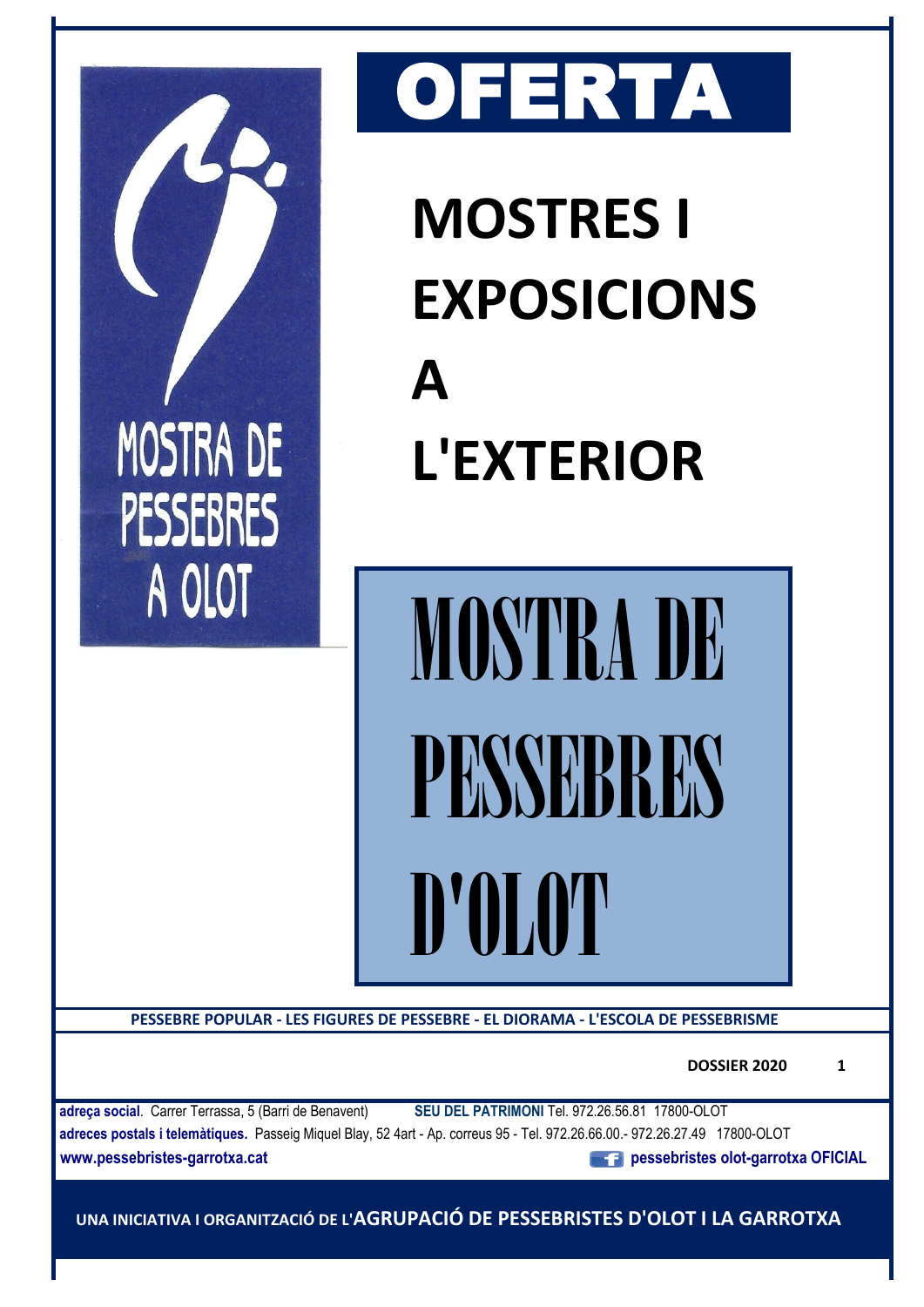# MOSTRA DE PESSEBRES D'OLOT-la garrotxa.

FER POSSIBLE LA VISUALITZACIO DE L'OBRA ARTISTICA, DEL PESSEBRISME DE TOTS ELS TEMPS D'OLOT I LA GARROTXA, FORA DEL SEU TERRITORI.

NO CAL EL DESPLAÇAMENT PER VEURE ELS **PESSEBRES I PESSEBRISTES D'OLOT I LA GARROTXA**

SÓN ELLS QUE ET VISITEN.

## **DES DE 1750 I FINS AVUI**

ELS FETS HISTÒRICS ELS ARTISTES DEL SEGLE XVIII ELS TALLERS DE SANTS D'OLOT EL PESSEBRE POPULAR L'ART EN EL MUNTATGE DEL PESSEBRE L'ESCOLA D'OLOT I DEL PAISATGE EN EL PESSEBRISME ELS ARTISTES PINTORS I EL DIORAMA ELS PERSONATGES DEL PESSEBRE ELS ELEMENTS BÀSICS EN EL MUNTATGE DEL PESSEBRE L'ESCOLA DE PESSEBRISME D'OLOT 1926 NOVES TENDÈNCIES LES MANUALITATS ENTORN DEL PESSEBRE



**UNA INICIATIVA I ORGANITZACIÓ DE L'AGRUPACIÓ DE PESSEBRISTES D'OLOT I LA GARROTXA**

**DOSSIER 2020 2**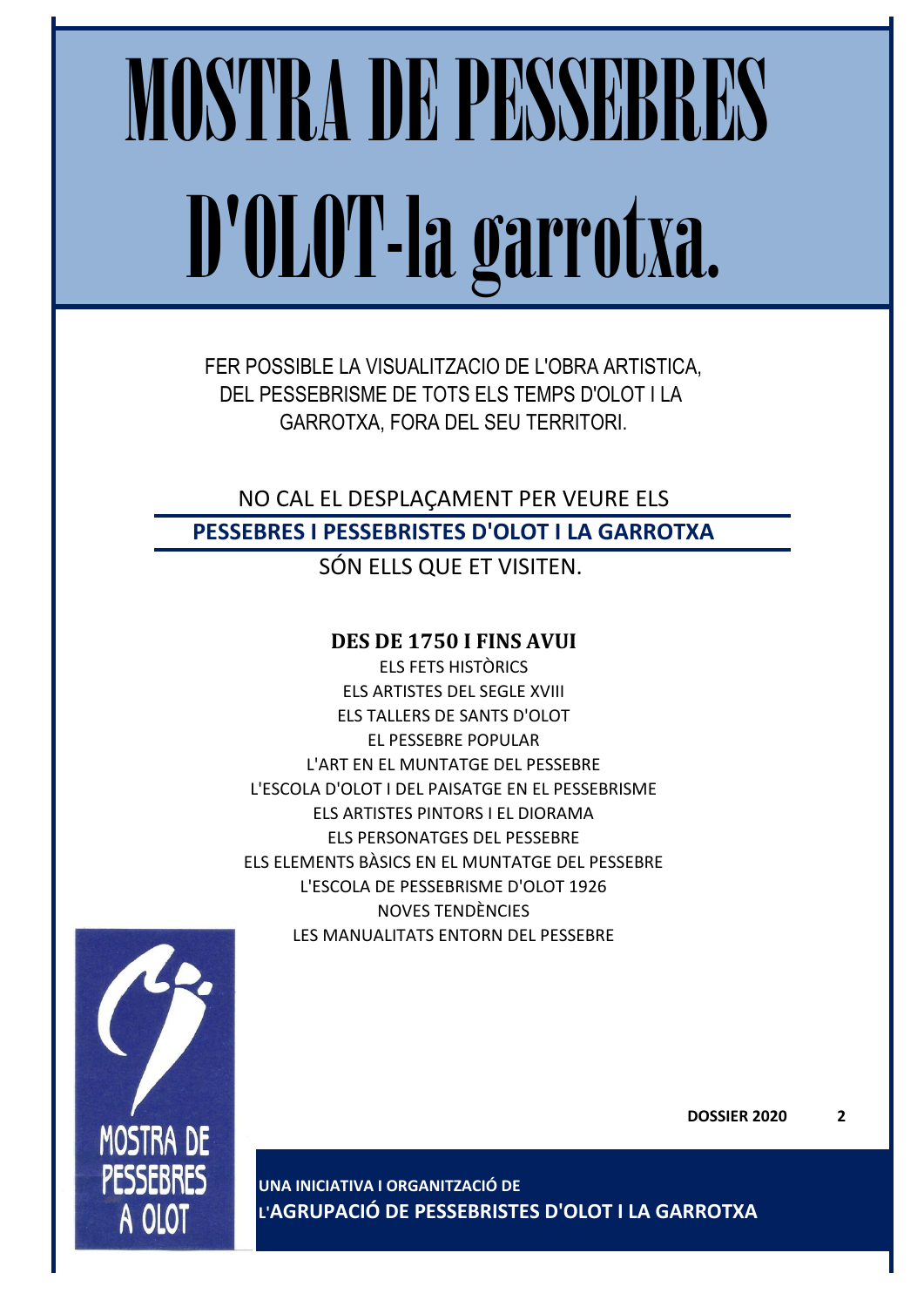# MOSTRA DE PESSEBRES D'OLOT-la garrotxa.

## **MUNTATGES DISPONIBLES**

EL PESSEBRE POPULAR

MUNTATGE DE GRAN TAMANY. CADAFAL de 6mts x 3mts. AMB ELS PERSONATGES BÀSICS DEL PESSEBRE POPULAR (figures de 30cms.) MUNTATGE DECORATIU I COREOGRÀFIC.

EL DIORAMA - PESSEBRE ARTISTIC EXPOSITORS INDIVIDUALS. MIDES 1,2mts x 1,5mts x 2,2mts. BLOCS DE 4 EXPOSITORS. MIDA TOTAL 5mts x 2mts x 2,2mts.

ELS ARTISTES-ESCULTORS. ELS FIGURAIRES. CADAFAL FINS A 8-12mts. MODULS EXPO FIGURES INDIVIDUALS.

LES NOVES TENDÈNCIES. LES MANUALITATS.

CADAFAL INDIVIDUALS DE 2mts x 2mts.

## **CURSETS I TALLERS. CONFERÈNCIES.**

EN EL DECURS DE L'EXPOSICIO ES PODEN FER PETITS **TALLERS DEMOSTRATIUS.** EL PESSEBRE POPULAR: MATERIALS, ELEMENTS I PERSONATGES. EL MUNTATGE ARTISTIC: LA PRESPECTIVA, L'ESCENOGRAFIA, EL CELATGE EL MODELATGE: LES FIGURES.

### **CONFERÈNCIES:**

*ELS FETS HISTÒRICS. EL PESSEBRISME A OLOT I LA GARROTXA L'ESCOLA D'OLOT I EL PAISATGE EN EL PESSEBRISME. GALERIA D'ARTISTES. 1750-1900 EN RAMON AMADEU, L'AMADEU D'OLOT*



**UNA INICIATIVA I ORGANITZACIÓ DE L'AGRUPACIÓ DE PESSEBRISTES D'OLOT I LA GARROTXA**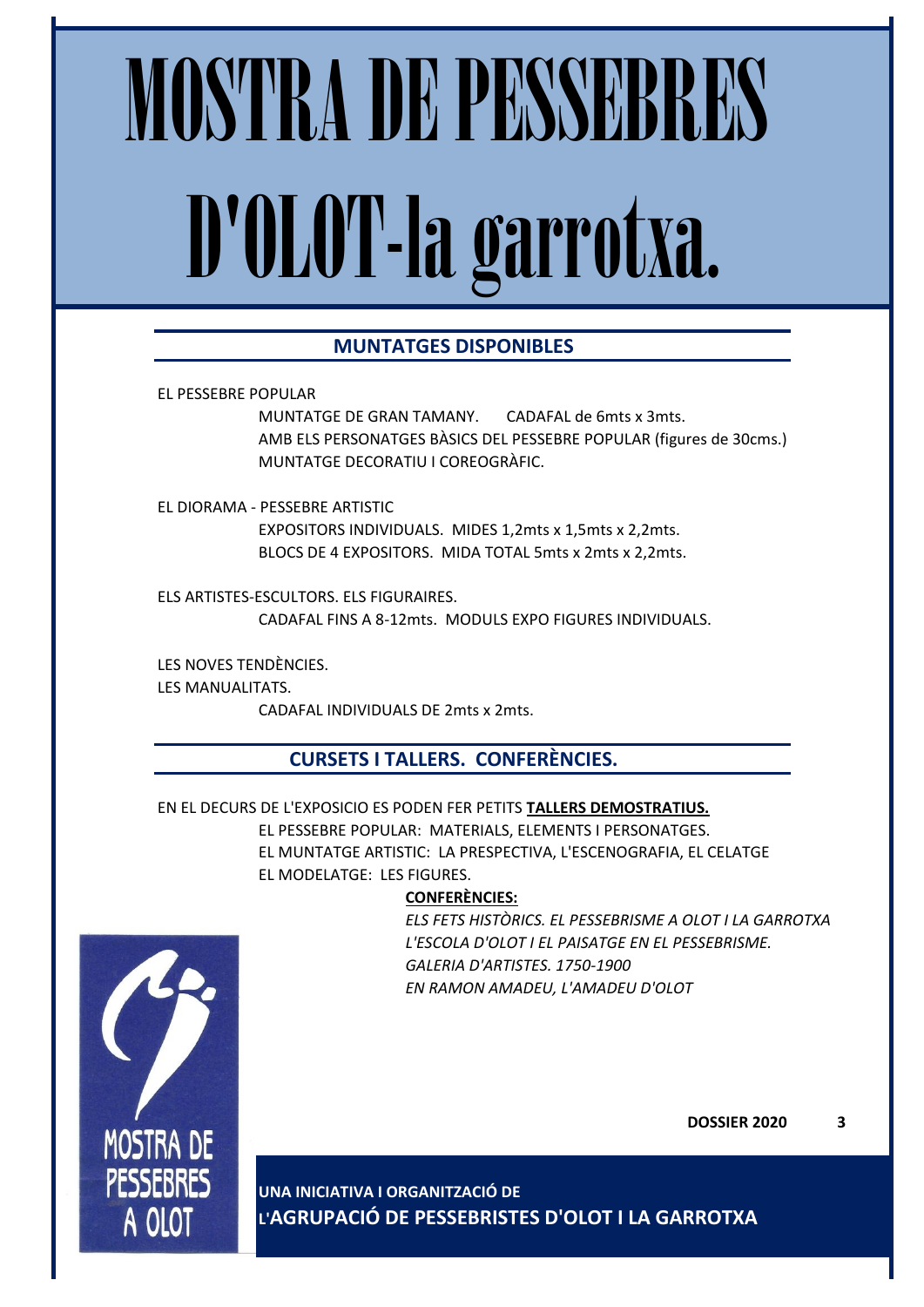# MOSTRA DE PESSEBRES D'OLOT-la garrotxa.

## **CONTRACTACIÓ. CONDICIONS.**

### **CALENDARI.**

DES D'INICI D'ANY I FINS A JUNY: CONTACTES. INFORMACIÓ. JULIOL: ACORD. SIGNATURA DE CONVENI. AGOST - SETEMBRE: VISITA OCTUBRE: PLANIFICACIO MUNTATGE NOVEMBRE - DESEMBRE: TRASLLAT I MUNTATGE.

### **CONDICIONS:**

EDICIÓ CONVENI - LLOGUER EXPOSICIÓ INCLOU: TRANSPORT MATERIALS CAIXES DIORAMES - MUNTATGES MODULS.... INSTAL·LACIÓ CAIXA SEGURETAT CONNEXIÓ ELÈCTRICA ENLLUMANAT DIORAMES VIDRES DE SEGURETAT PLAFONS INFORMATIUS I CARATUL·LES PUBLICITAT A MITJANS: WEB. FED.CAT. FED.ESP. INTERNACIONAL PREMSA - RADIO I TV. COMARQUES GIRONINES FULLET INFORMATIU PER ENTREGAR ALS VISITANTS

### SERÀ A CÀRREC DEL CONTRACTANT

LOCAL EXPOSICIÓ SENYALITZACIÓ EXTERIOR SEGURETAT I ASSEGURANÇES ENLLUMANAT. PRESES DE CORRENT 220V. PERSONAL VIGILÀNCIA. CONTRACTACIÓ DELS CURSETS I TALLERS. PUBLICITAT A NIVELL LOCAL I MITJANS COMARCALS. RODES DE PREMSA PRESENTACIÓ RRPP. AL MUNTATGE I DESMUNTATGE.



**DOSSIER 2020 4**

**UNA INICIATIVA I ORGANITZACIÓ DE L'AGRUPACIÓ DE PESSEBRISTES D'OLOT I LA GARROTXA**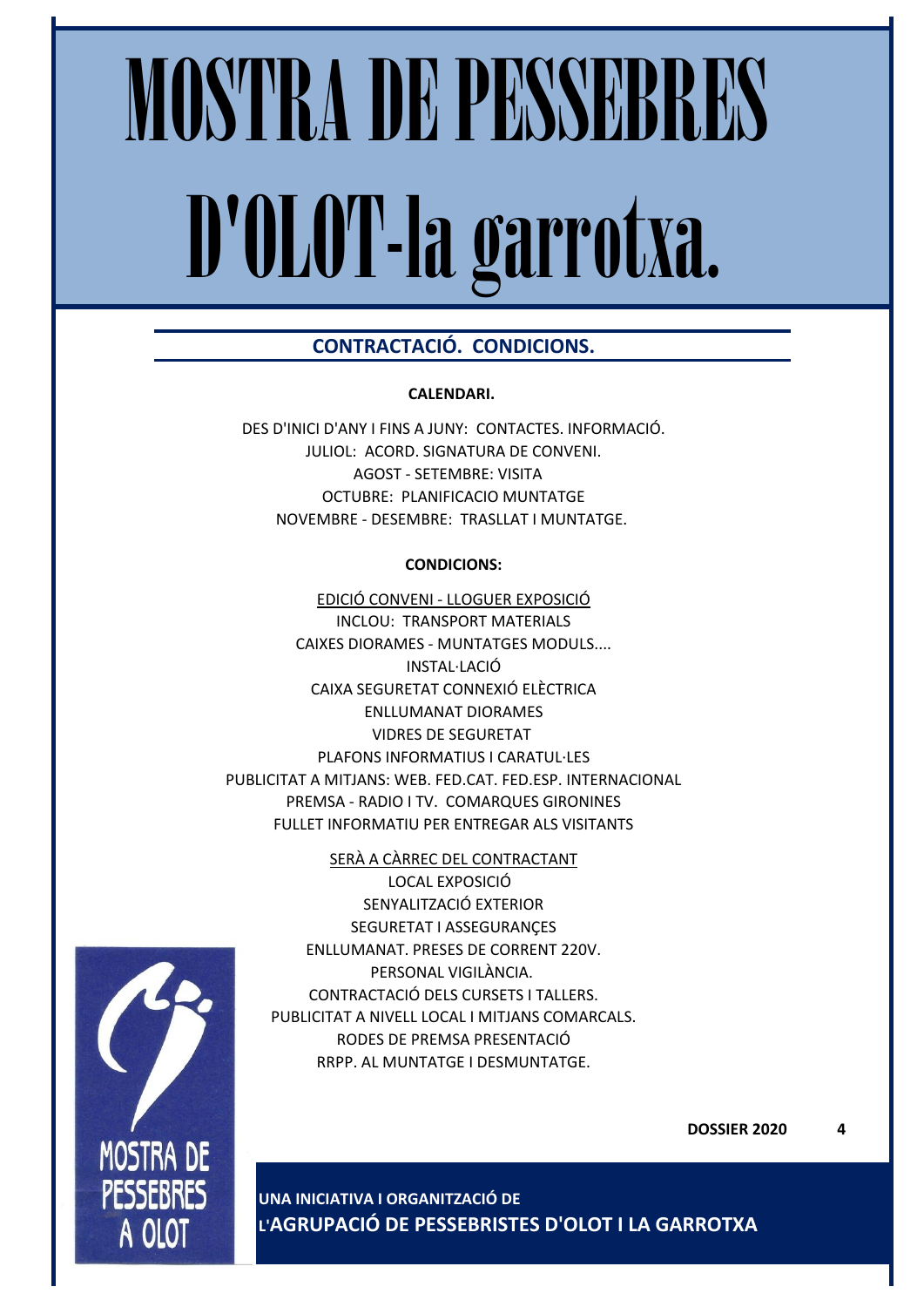## MOSTRA DE PESSEBRES D'OLOT-la garrotxa.

## **MOSTRA - EXPOSICIONS DISPONIBLES**

**EL PESSEBRE POPULAR**

EMPRANT MATERIALS NATURALS: PEDRA, MOLSA, SORRA, PALLA, DECORATS-COREOGRAFIA DELS ARTISTES DE L'ESCOLA DE PESSEBRISME FIGURES DELS TALLERS DE SANTS D'OLOT

**ELS MUNTATGE ARTÍSTICS - ELS DIORAMES**

*ESCOLA D'OLOT* EL QUADRE PINTÒRIC I ELS COMPLEMENTS I ACABATS PESSEBRISTES

> *ESCOLA DEL PAISATGE DE CATALUNYA* RACONS I PAISATGES DE LA GARROTXA

GALERIA D'ARTISTES. MONOGRÀFICS. AMADEU ANGLADA CAPDEVILA - DIORAMES I FIGURES RAMON BASSOLS RIERA JOAN MATABOSCH FIGUERES LLUIS MIR FERRER JOAN MONTERO ARCAS - DIORAMES I FIGURES JOSEP MARIA PERECAULA TRESSERRAS

*ESCOLA MODEST FLUVIÀ* : MOSTRA COL.LECTIVA - VARIS ARTISTES *ESCOLA-TALLER DE PESSEBRISME:* COL.LECTIVA D'ALUMNES (DEL 2000 I FINS AVUI)

> **FIGURES I FIGURAIRES** L'OBRA ACTUAL DELS ARTISTES-ESCULTORS LES FIGURES DE PESSEBRE D'OLOT

### **MANUALITATS ENTORN DEL PESSEBRE**

NOVES TENDÈNCIES: ANGEL MOLINER SOLANES MARGUI - COLL MOLINA GRABULOSA MAQUETISME: XEVI MASSEGUR VILA

MOSTRA DE **PESSEBRES** A 0101

**UNA INICIATIVA I ORGANITZACIÓ DE L'AGRUPACIÓ DE PESSEBRISTES D'OLOT I LA GARROTXA**

**DOSSIER 2020 5**